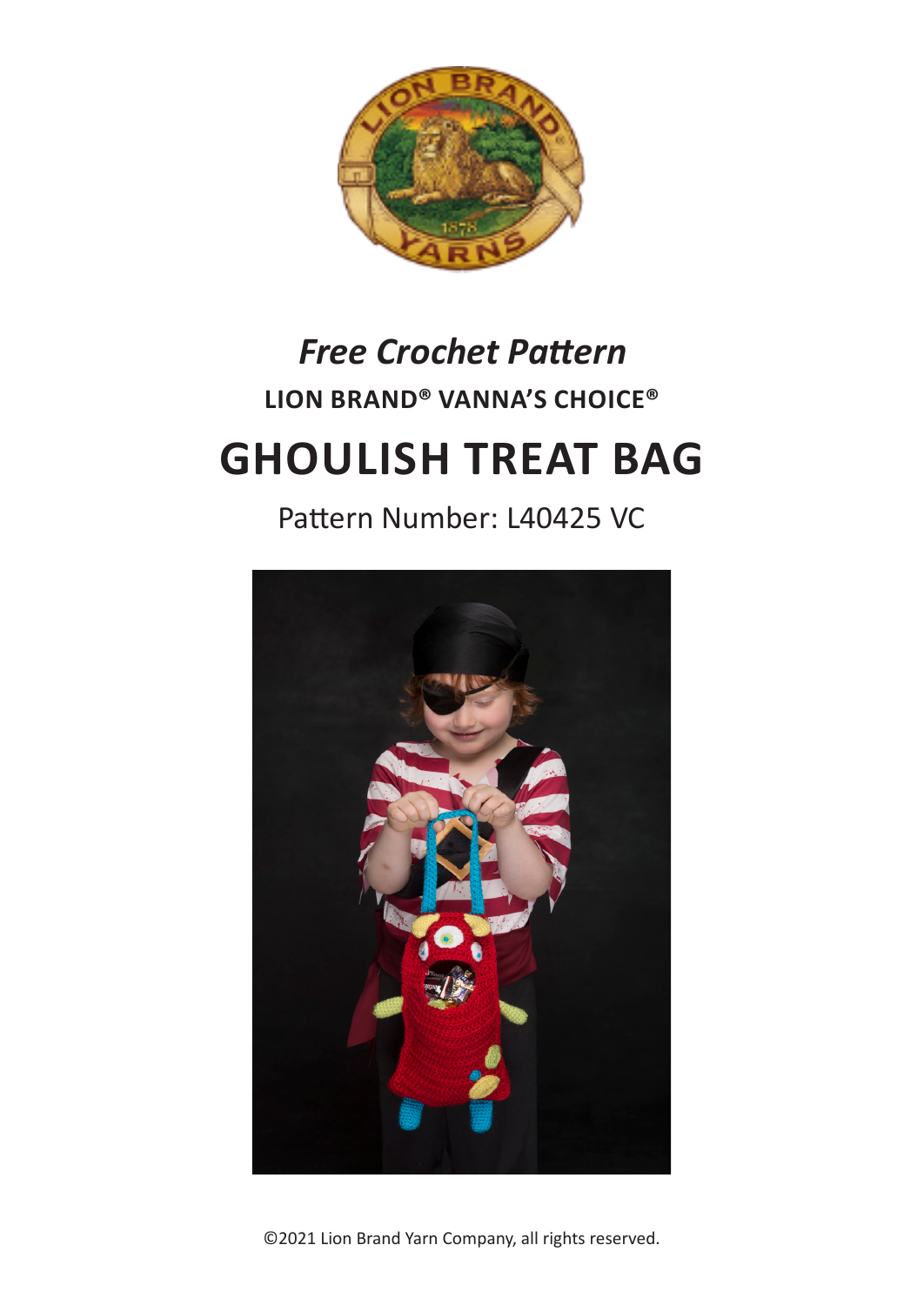## **SKILL LEVEL –** EASY

## **SIZES**

About 7 x 11 1/2 in. (18 x 29 cm)

## **MATERIALS**

• LION BRAND® VANNA'S CHOICE® (Art. #860) #113 Scarlet 1 ball (A) #175 Radiant Lime 1 ball (B) #102 Aqua 1 ball (C) #157 Radiant Yellow 1 ball (D) #100 White 1 ball (E) or colors of your choice

- LION BRAND® crochet hook size G-6 (4.25 mm)
- LION BRAND® stitch markers
- LION BRAND® large-eyed blunt needle

## **ADDITIONAL MATERIALS**

Small amount of fiberfill stuffing

## **GAUGE**

EXACT GAUGE IS NOT ESSENTIAL FOR THIS PROJECT

## **STITCH EXPLANATIONS**

**sc2tog (sc 2 sts together)** (Insert hook in next st and draw up a loop) twice, yarn over and draw through all 3 loops on hook – 1 st decreased.

**hdc2tog (hdc 2 sts together)** (Yarn over, insert hook in next st and draw up a loop) twice, yarn over and draw through all 5 loops on hook – 1 st decreased.

## **NOTES**

- 1. Bag is worked in 2 pieces.
- 2. Handle, Arms, Legs, Horns, and other details are worked separately, then sewn to Bag.



To order visit our website www.lionbrand.com or call: (800) 258-YARN (9276) any time!

Copyright ©1998-2021 Lion Brand Yarn Company, all rights reserved. No pattern or other material may be reproduced -- mechanically, electronically, or by any other means, including photocopying - without written permission of Lion Brand Yarn Company.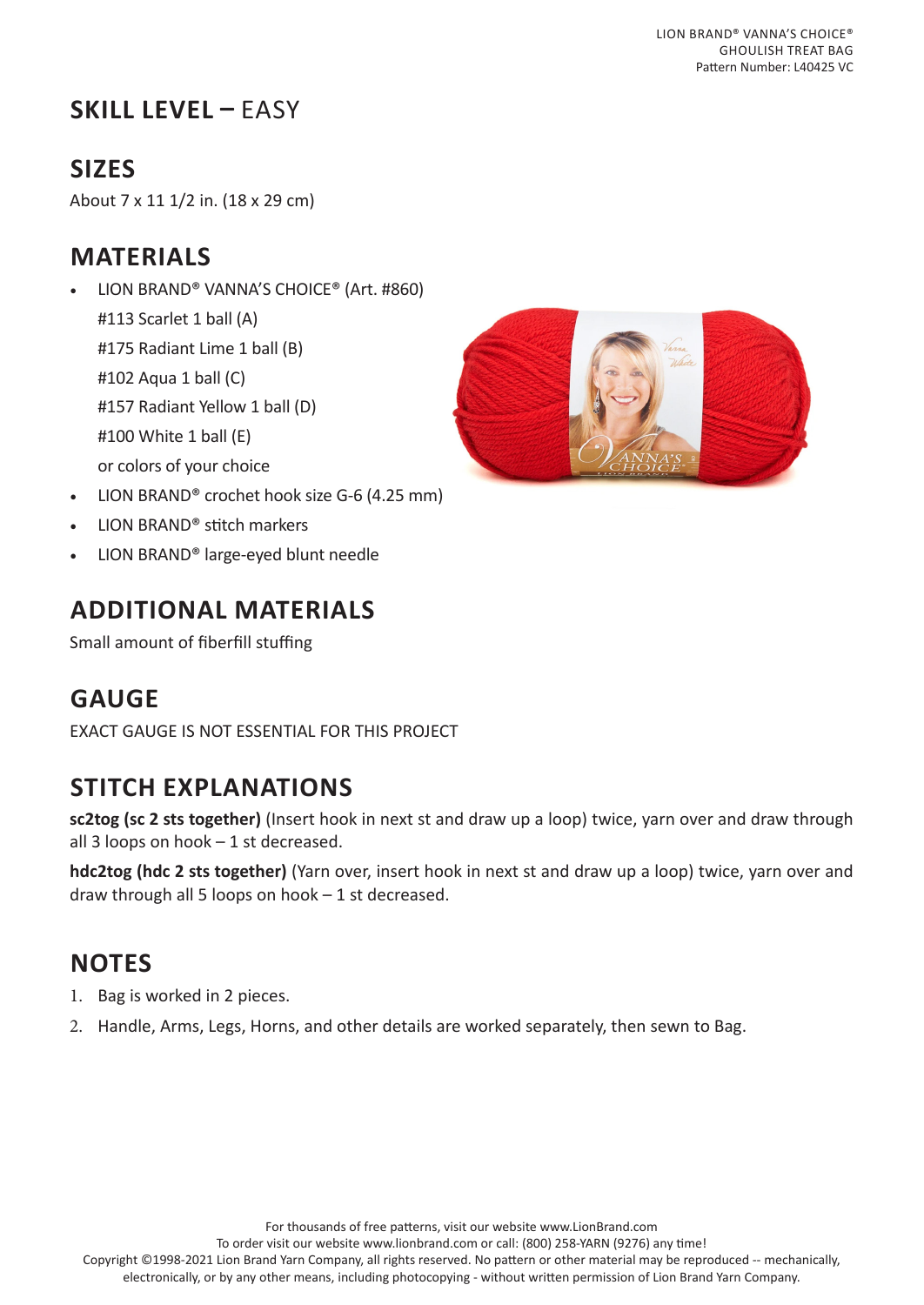## **BACK**

With A, ch 28.

**Row 1:** Hdc in 3rd ch from hook (beg ch counts as first hdc) and in each ch across – 26 sts at the end of this row.

**Rows 2-24:** Ch 2 (counts as first hdc in this row and in all following rows), turn, hdc in each st across.

**Row 25:** Ch 2, turn, hdc2tog, hdc in each st across – 25 sts.

**Rows 26-28:** Rep Row 25 – 22 sts at the end of Row 28.

**Row 29:** Ch 2, turn, hdc2tog, hdc in each st across to last 2 sts, hdc2tog – 20 sts.

**Rows 30-32:** Rep Row 29 – 14 sts at the end of Row 32.

Fasten off.

## **FRONT**

With A, ch 28.

**Row 1:** Hdc in 3rd ch from hook (beg ch counts as first hdc) and in each ch across – 26 sts at the end of this row.

**Rows 2-22:** Ch 2 (counts as first hdc in this row and in all following rows), turn, hdc in each st across.

**Row 23:** Ch 2, turn, hdc in each of next 6 sts, sc in each of next 14 sts, hdc in each st to end of row.

**Row 24:** Ch 2, turn, hdc in each of next 6 sts, ch 14, skip the next 14 sts, hdc in each of last 6 sts.

**Row 25:** Ch 2, turn, hdc2tog, hdc in each of next 4 sc, hdc in each of the 14 ch, hdc in each st to end of row  $-25$  sts.

**Rows 26-28:** Ch 2, turn, hdc2tog, hdc in each st across – 22 sts at the end of Row 28.

**Row 29:** Ch 2, turn, hdc2tog, hdc in each st across to last 2 sts, hdc2tog – 20 sts.

**Rows 30-32:** Rep Row 29 – 14 sts at the end of Row 32.

Fasten off.

## **TOOTH**

With B, ch 5.

**Row 1:** Sc in 2nd ch from hook and in each ch across – 5 sts.

**Row 2:** Ch 1, turn, sc2tog twice – 3 sts.

**Row 3:** Ch 1, turn, sc2tog.

Fasten off.

For thousands of free patterns, visit our website www.LionBrand.com

To order visit our website www.lionbrand.com or call: (800) 258-YARN (9276) any time!

Copyright ©1998-2021 Lion Brand Yarn Company, all rights reserved. No pattern or other material may be reproduced -- mechanically, electronically, or by any other means, including photocopying - without written permission of Lion Brand Yarn Company.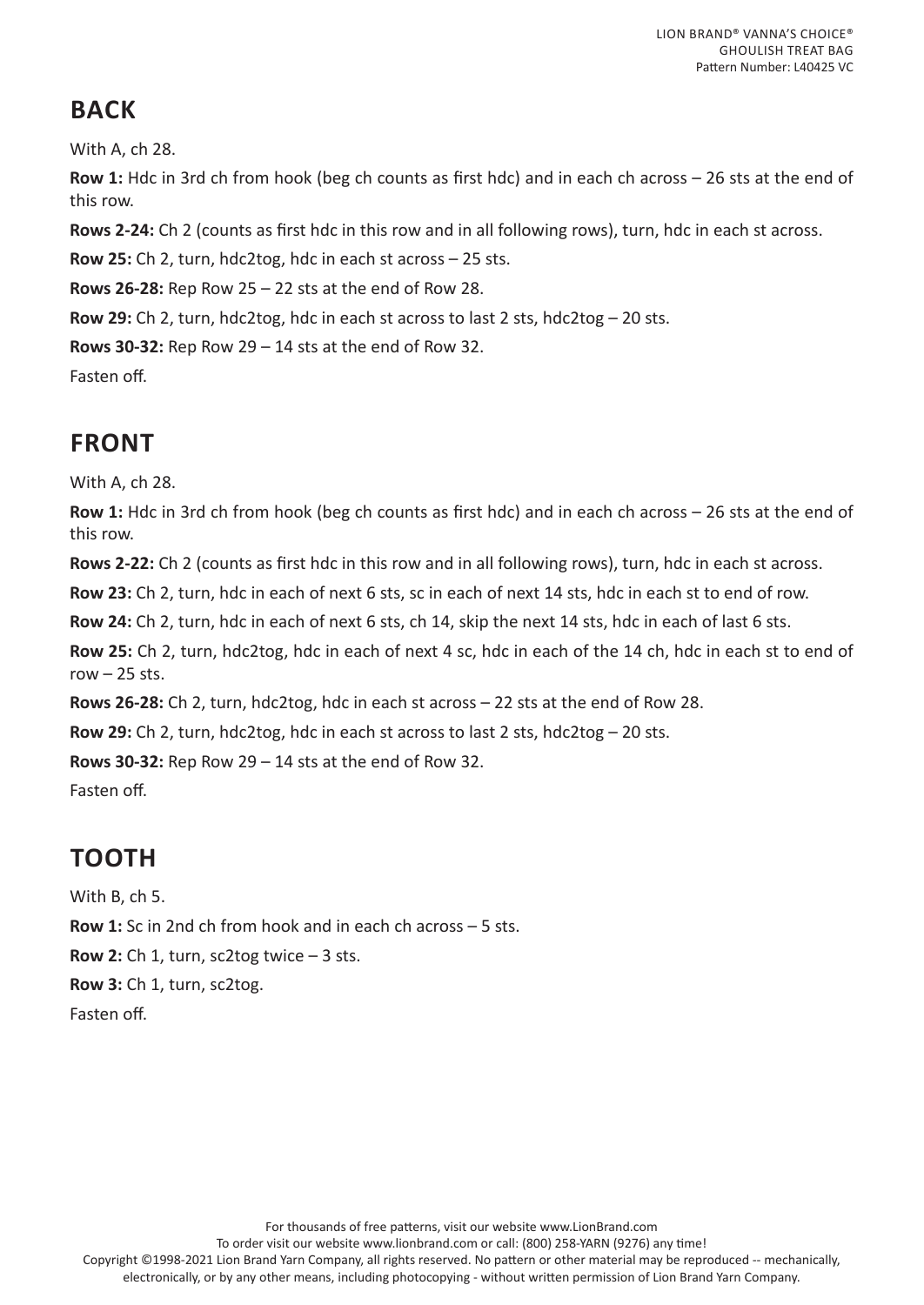#### **ARMS (make 2)**

With B, ch 2. **Rnd 1:** Work 5 sc in first ch; place a marker to indicate beg of rnd; move marker up as each rnd is completed. **Rnd 2:** Work 2 sc in each sc around – 10 sc. **Rnds 3-10:** Sc in each sc around. Fasten off.

#### **LEGS (make 2)**

With C, ch 2. **Rnd 1:** Work 6 sc in first ch; place a marker to indicate beg of rnd; move marker up as each rnd is completed. **Rnd 2:** Work 2 sc in each sc around – 12 sc. **Rnds 3-10:** Sc in each sc around. Fasten off.

#### **HORNS (make 2)**

With D, ch 2.

**Rnd 1:** Work 4 sc in first ch; place a marker to indicate beg of rnd; move marker up as each rnd is completed. **Rnd 2:** Sc in first st, 2 sc in each of the next 2 sts, sc in last st – 6 sts at the end of this rnd. **Rnd 3:** Sc in each of first 2 sts, 2 sc in each of next 2 sts, sc in each st to end of rnd – 8 sts. **Rnd 4:** Sc in each of first 3 sts, 2 sc in each of next 2 sts, sc in each st to end of rnd – 10 sts. **Rnd 5:** Sc in each of first 4 sts, 2 sc in each of next 2 sts, sc in each st to end of rnd – 12 sts. **Rnds 6-8:** Sc2tog, sc in each of first 3 sts, 2 sc in each of next 2 sts, sc in each st to last 2 sts, sc2tog – 12 sts. Fasten off.

#### **LARGE EYE (make 1)**

With E, ch 2.

**Rnd 1:** Work 6 sc in first ch; place a marker to indicate beg of rnd; move marker up as each rnd is completed.

**Rnd 2:** Work 2 sc in each st around – 12 sts.

**Rnd 3:** \*2 sc in next sc, sc in next sc; rep from \* around – 18 sts. Fasten off.

For thousands of free patterns, visit our website www.LionBrand.com

To order visit our website www.lionbrand.com or call: (800) 258-YARN (9276) any time!

Copyright ©1998-2021 Lion Brand Yarn Company, all rights reserved. No pattern or other material may be reproduced -- mechanically, electronically, or by any other means, including photocopying - without written permission of Lion Brand Yarn Company.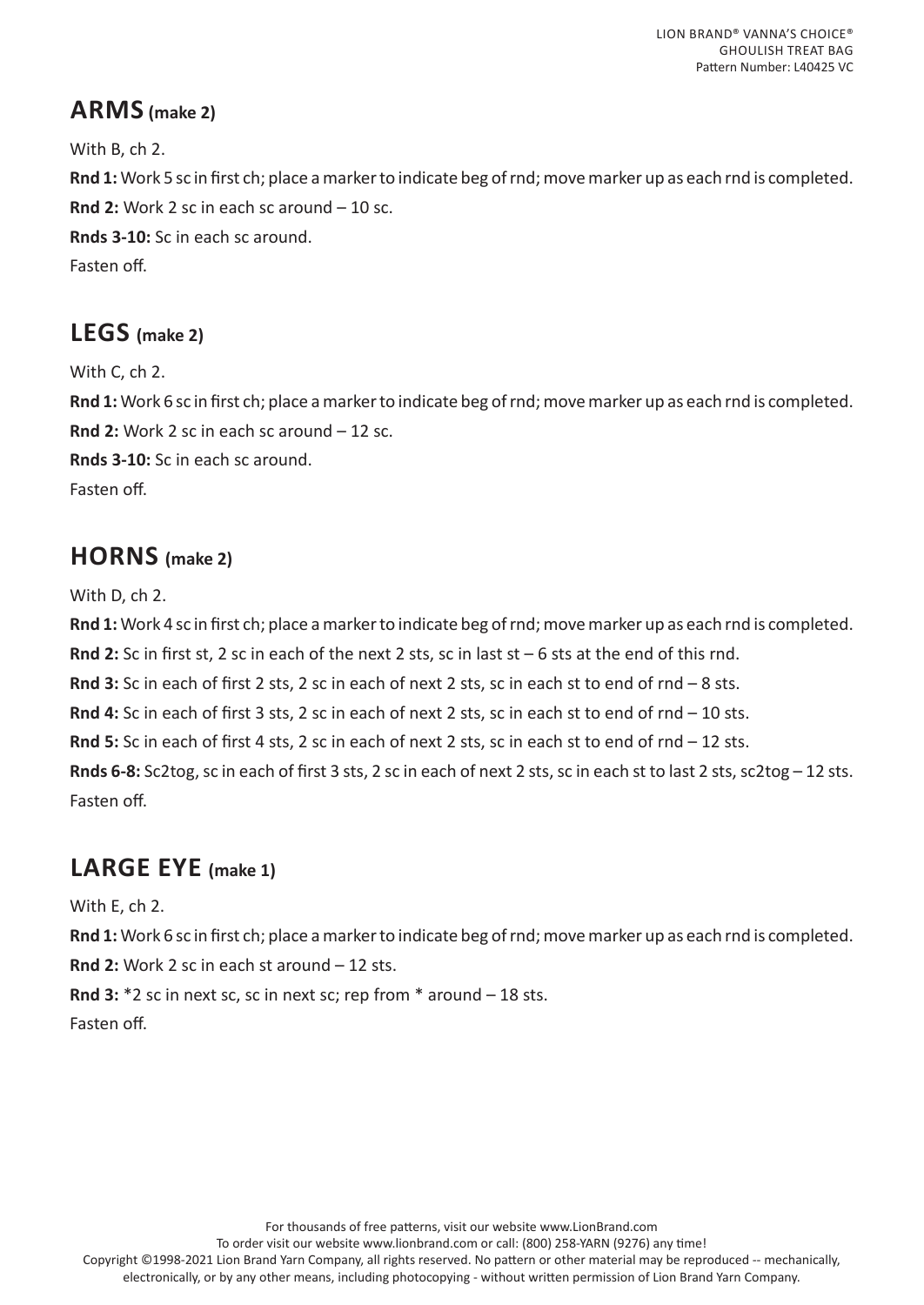#### **MEDIUM EYES (make 2)**

With E, ch 2.

**Rnd 1:** Work 6 sc in first ch; place a marker to indicate beg of rnd; move marker up as each rnd is completed. **Rnd 2:** 2 sc in each sc around – 12 sts. Fasten off.

## **EYE DOT**

With B, ch 2. **Rnd 1:** Work 6 sc in first ch. Fasten off.

## **LARGE POLKA DOT**

With D, ch 2. **Rnd 1:** Work 6 sc in first ch; place a marker to indicate beg of rnd; move marker up as each rnd is completed. **Rnd 2:** 2 sc in each sc around – 12 sc. **Rnd 3:** \*2 sc in next sc, sc in next sc; rep from \* around – 18 sc. **Rnd 4:** \*2 sc in next sc, sc in next 2 sc; rep from \* around – 24 sc. Fasten off.

## **MEDIUM POLKA DOT**

With B, ch 2. Work Rnds 1-3 of Large Polka Dot. Fasten off.

## **SMALL POLKA DOT**

With C, ch 2. Work Rnds 1 and 2 of Large Polka Dot. Fasten off.

## **HANDLE**

With C, ch 42. **Row 1:** Hdc in 3rd ch from hook (beg ch counts as first hdc) and in each ch across – 40 sts. **Row 2:** Ch 2, turn, hdc in each st across. Fasten off.